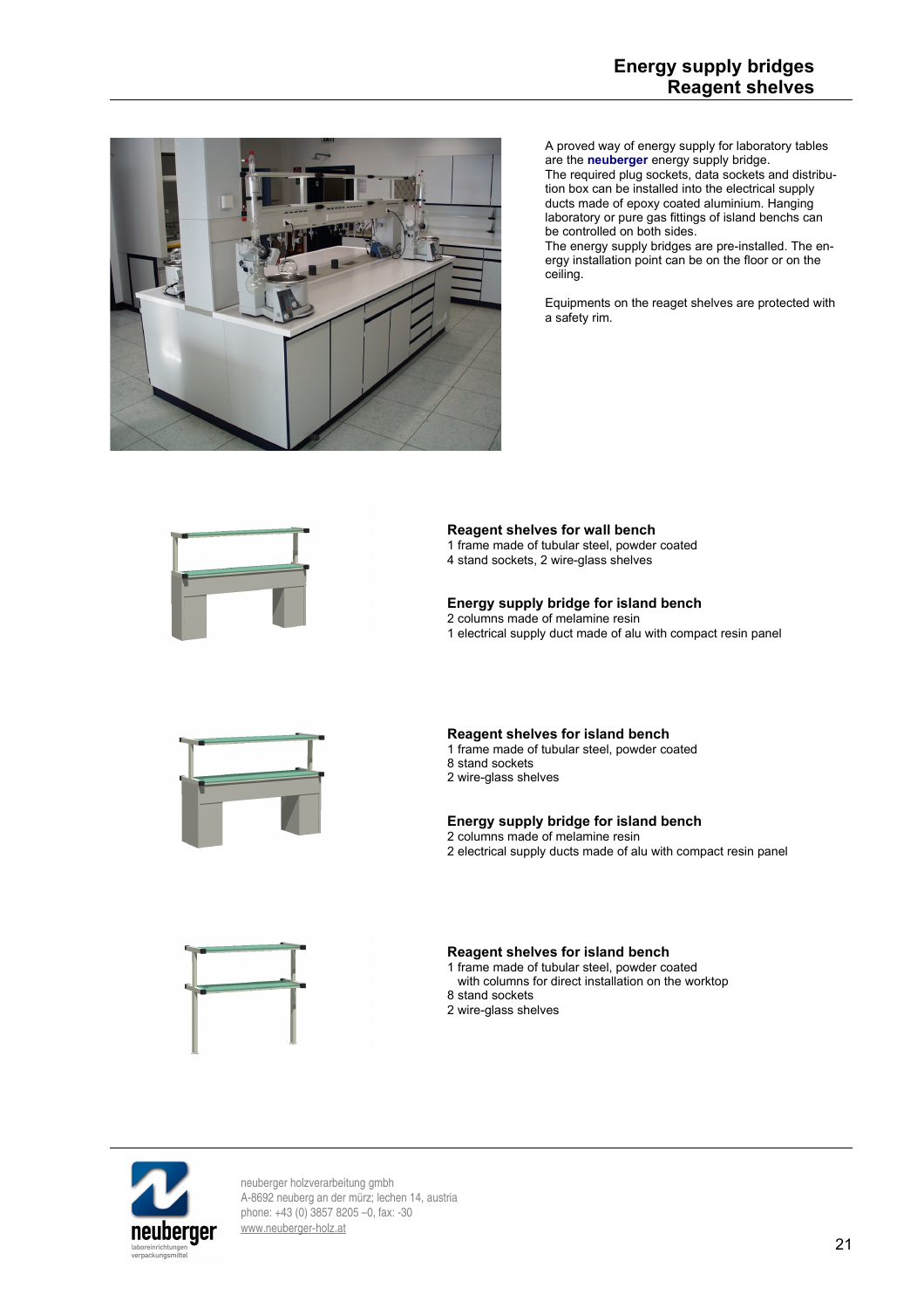

A extensive energy supply and at the same time a absolutly free and one-piece work top is what the **neuberger** hanging supply duct offers.

If you use fix Laboratory benches, mobile furniture units or equipments in the laboratory, that construction offers you the required media.

In addition to the supply of current, water, gas etc. it is possible to install sewerages with connection-coupling. Next to those sewerages mobile sinks with a pump for wast water can be connected.

The hanging supply ducts are available in various sizes for wall and island benches. Optional we also got integrated lamps.



# **Hanging supply duct above wall bench**

Made of powder coated steel sheet, with fitting panel, mounting construction and storage space for equipment

| AMW60               | AMW90               | <b>AMW120</b> |
|---------------------|---------------------|---------------|
| $600 \times 300$ mm | $900 \times 300$ mm | 1200 x 300    |

 $600 \times 300$  mm



#### **Hanging supply duct above island bench**

Made of powder coated steel sheet, with fitting panel, mounting construction and storage space for equipment

| AMM60        | AMM90               | <b>AMM120</b> |
|--------------|---------------------|---------------|
| 600 x 600 mm | $900 \times 600$ mm | 1200 x 600 mm |



# **Hanging supply duct with integrated light,above island bench**

Made of powder coated steel sheet, with fitting panel, mounting construction and storage space for equipment

| AMM60L       | AMM90L              | <b>AMM120L</b> |
|--------------|---------------------|----------------|
| 600 x 750 mm | $900 \times 750$ mm | 1200 x 750 mm  |



neuberger holzverarbeitung gmbh A-8692 neuberg an der mürz; lechen 14, austria phone: +43 (0) 3857 8205 –0, fax: -30 [www.neuberger-holz.at](http://www.neuberger-holz.at/)